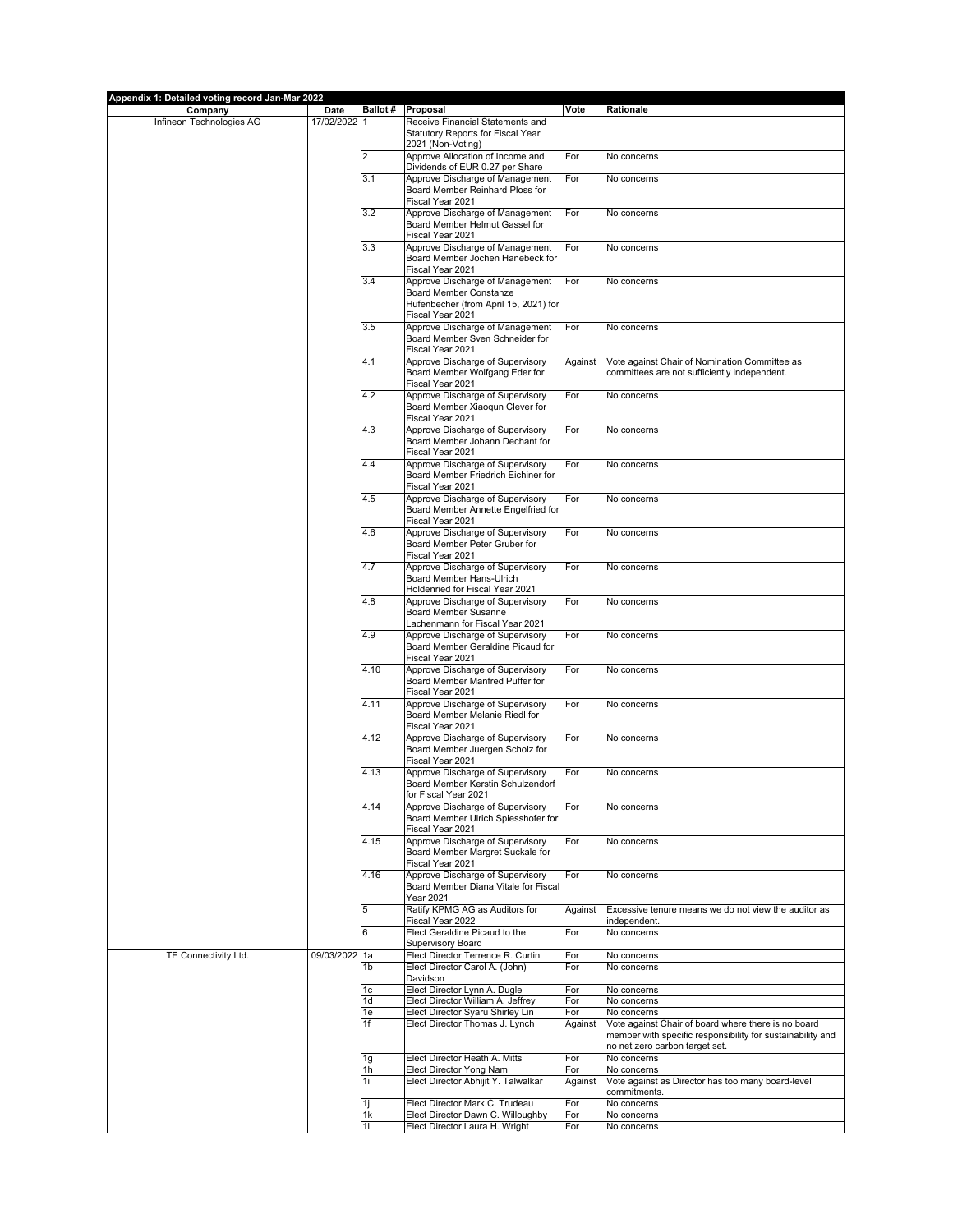|                            |                | $\overline{c}$ | Elect Board Chairman Thomas J.                                                                           | For            | No concerns                                                                                                                                           |
|----------------------------|----------------|----------------|----------------------------------------------------------------------------------------------------------|----------------|-------------------------------------------------------------------------------------------------------------------------------------------------------|
|                            |                | 3a             | Lynch<br>Elect Abhijit Y. Talwalkar as Member                                                            | For            | No concerns                                                                                                                                           |
|                            |                |                | of Management Development and<br><b>Compensation Committee</b>                                           |                |                                                                                                                                                       |
|                            |                | 3b             | Elect Mark C. Trudeau as Member of For                                                                   |                | No concerns                                                                                                                                           |
|                            |                |                | Management Development and<br><b>Compensation Committee</b>                                              |                |                                                                                                                                                       |
|                            |                | 3c             | Elect Dawn C. Willoughby as Member For<br>of Management Development and                                  |                | No concerns                                                                                                                                           |
|                            |                | 4              | <b>Compensation Committee</b><br>Designate Rene Schwarzenbach as                                         | For            | No concerns                                                                                                                                           |
|                            |                | 5.1            | Independent Proxy<br>Accept Annual Report for Fiscal Year                                                | For            | No concerns                                                                                                                                           |
|                            |                | 5.2            | Ended September 24, 2021<br><b>Accept Statutory Financial</b>                                            | For            | No concerns                                                                                                                                           |
|                            |                |                | Statements for Fiscal Year Ended<br>September 24, 2021                                                   |                |                                                                                                                                                       |
|                            |                | 5.3            | Approve Consolidated Financial<br>Statements for Fiscal Year Ended<br>September 24, 2021                 | For            | No concerns                                                                                                                                           |
|                            |                | 6              | Approve Discharge of Board and<br>Senior Management                                                      | For            | No concerns                                                                                                                                           |
|                            |                | 7.1            | Ratify Deloitte & Touche LLP as<br>Independent Registered Public<br>Accounting Firm for Fiscal Year 2022 | Against        | Excessive tenure means we do not view the auditor as<br>independent.                                                                                  |
|                            |                | 7.2            | Ratify Deloitte AG as Swiss<br><b>Registered Auditors</b>                                                | For            | Vote against auditor as tenure is too long                                                                                                            |
|                            |                | 7.3            | Ratify PricewaterhouseCoopers AG<br>as Special Auditors                                                  | For            | No concerns                                                                                                                                           |
|                            |                | 8              | Advisory Vote to Ratify Named                                                                            | Against        | There is inadequate remuneration incentive linked to                                                                                                  |
|                            |                |                | Executive Officers' Compensation                                                                         |                | ESG criteria. We also view the executive's remuneration<br>as being excessive.                                                                        |
|                            |                | 9              | Approve Remuneration of Executive<br>Management in the Amount of USD<br>49.9 Million                     | For            | No concerns                                                                                                                                           |
|                            |                | 10             | Approve Remuneration of Board of<br>Directors in the Amount of USD 4<br>Million                          | For            | No concerns                                                                                                                                           |
|                            |                | 11             | Approve Allocation of Available<br>Earnings at September 24, 2021                                        | For            | No concerns                                                                                                                                           |
|                            |                | 12             | Approve Declaration of Dividend                                                                          | For            | No concerns                                                                                                                                           |
|                            |                | 13             | Authorize Share Repurchase<br>Program                                                                    | For            | No concerns                                                                                                                                           |
|                            |                | 14             | Approve Renewal of Authorized<br>Capital                                                                 | Against        | Amounts requested are excessive in our view.                                                                                                          |
|                            |                | 15             | Approve Reduction in Share Capital                                                                       | For            | No concerns                                                                                                                                           |
|                            |                | 16             | via Cancelation of Shares<br>Adjourn Meeting                                                             | Against        | We consider this item to be too widely drafted, giving                                                                                                |
|                            |                |                |                                                                                                          |                | undue power to management.                                                                                                                            |
| Agilent Technologies, Inc. | 16/03/2022     | 1.1<br>1.2     | Elect Director Hans E. Bishop<br>Elect Director Otis W. Brawley                                          | For<br>For     | No concerns<br>No concerns                                                                                                                            |
|                            |                | 1.3<br>2       | Elect Director Mikael Dolsten<br>Advisory Vote to Ratify Named                                           | For<br>For     | No concerns                                                                                                                                           |
|                            |                |                | Executive Officers' Compensation                                                                         |                | No concerns                                                                                                                                           |
|                            |                | 3              | Ratify PricewaterhouseCoopers LLP<br>as Auditors                                                         | For            | No concerns                                                                                                                                           |
|                            |                | 4              | Provide Right to Call a Special<br>Meeting at a 10 Percent Ownership<br>Threshold                        | For            | No concerns                                                                                                                                           |
| The Cooper Companies, Inc. | 16/03/2022 1.1 |                | Elect Director Colleen E. Jay                                                                            | For            | No concerns                                                                                                                                           |
|                            |                | 1.2<br>1.3     | Elect Director William A. Kozy<br>Elect Director Jody S. Lindell                                         | For<br>For     | No concerns<br>No concerns                                                                                                                            |
|                            |                | 1.4            | Elect Director Teresa S. Madden                                                                          | For            | No concerns                                                                                                                                           |
|                            |                | 1.5            | Elect Director Gary S. Petersmeyer                                                                       | For            | No concerns                                                                                                                                           |
|                            |                | 1.6<br>1.7     | Elect Director Maria Rivas<br>Elect Director Robert S. Weiss                                             | For<br>Against | No concerns<br>The company does not have an explict commitment or                                                                                     |
|                            |                |                |                                                                                                          |                | target to reach net zero GHG emissions.                                                                                                               |
|                            |                | 1.8            | Elect Director Albert G. White, III                                                                      | For            | No concerns                                                                                                                                           |
|                            |                | 2              | Ratify KPMG LLP as Auditors                                                                              | Against        | KPMG has been auditor since 1982.                                                                                                                     |
|                            |                | 3              | Advisory Vote to Ratify Named<br>Executive Officers' Compensation                                        | Against        | Total compensation is 305x the employee median. There<br>does not seem to be an ESG / sustainability component                                        |
| Horiba Ltd.                | 26/03/2022 1   |                | Amend Articles to Disclose<br>Shareholder Meeting Materials on                                           | For            | No concerns                                                                                                                                           |
|                            |                | 2.1            | Internet<br>Elect Director Horiba, Atsushi                                                               | Against        | Company does not have a designated board director or                                                                                                  |
|                            |                |                |                                                                                                          |                | committee responsible for sustainability, the company<br>does not have a net zero carbon target and board-level<br>gender diversity is less than 33%. |
|                            |                | 2.2            | Elect Director Saito, Juichi                                                                             | For            | No concerns                                                                                                                                           |
|                            |                | 2.3            | Elect Director Adachi, Masayuki                                                                          | For            | No concerns                                                                                                                                           |
|                            |                | 2.4<br>2.5     | Elect Director Okawa, Masao<br>Elect Director Nagano, Takashi                                            | For<br>For     | No concerns<br>No concerns                                                                                                                            |
|                            |                | 2.6            | Elect Director Jai Hakhu                                                                                 | For            | No concerns                                                                                                                                           |
|                            |                | 2.7            | Elect Director Takeuchi, Sawako                                                                          | For            | No concerns                                                                                                                                           |
|                            |                | 2.8            | Elect Director Toyama, Haruyuki                                                                          | For            | No concerns                                                                                                                                           |
|                            |                | 2.9<br>3.1     | Elect Director Matsuda, Fumihiko<br>Appoint Alternate Statutory Auditor                                  | For<br>For     | No concerns<br>No concerns                                                                                                                            |
|                            |                |                | Yoshida, Kazumasa                                                                                        |                |                                                                                                                                                       |